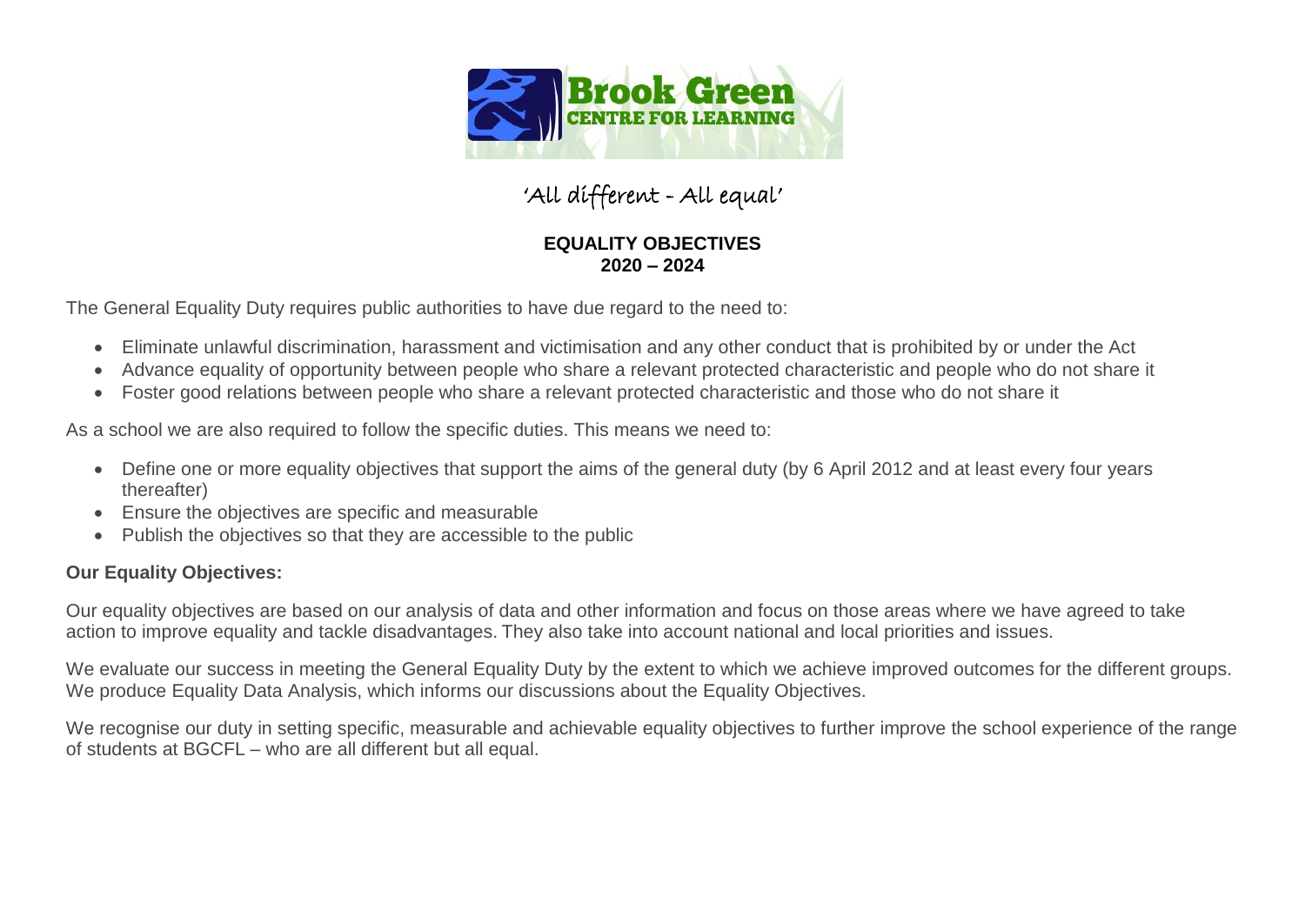| <b>Specific measures</b>                                                                                                                                                                                                                                              | Person's<br>responsible                    | <b>Evaluation evidence</b>                                                                                                                                                                                                                                                                    |  |  |
|-----------------------------------------------------------------------------------------------------------------------------------------------------------------------------------------------------------------------------------------------------------------------|--------------------------------------------|-----------------------------------------------------------------------------------------------------------------------------------------------------------------------------------------------------------------------------------------------------------------------------------------------|--|--|
| <b>Overall Equality Objective 1:</b><br>Encouraging all students who have protected characteristics to participate fully in activities giving them the opportunity<br>to make a positive contribution to school life eg. Island Sailing Trust, Go Beyond, Intrasports |                                            |                                                                                                                                                                                                                                                                                               |  |  |
| Analysis of current engagement<br>Pupil Premium data<br>Student voice                                                                                                                                                                                                 | <b>Tutors</b><br><b>Key Stage</b><br>Leads | Increased number of students engaging in activities<br>as evidenced through SLEUTH Notes                                                                                                                                                                                                      |  |  |
| <b>Overall Equality Objective 2:</b><br>To eradicate prejudice related bullying in relation to the protected characteristics listed in the Equality Act 2010                                                                                                          |                                            |                                                                                                                                                                                                                                                                                               |  |  |
| Analysis of SLEUTH data<br>Student and staff reporting                                                                                                                                                                                                                | All members<br>of the school<br>community  | <b>SLEUTH data analysis</b><br><b>STONEWALL school</b>                                                                                                                                                                                                                                        |  |  |
| <b>Overall Equality Objective 3:</b><br>To promote in young people a respect for spiritual, moral, social and cultural values and an understanding of different<br>ethnic origins and cultures through all appropriate curricular and enrichment opportunities        |                                            |                                                                                                                                                                                                                                                                                               |  |  |
| Review current offer<br>Student voice                                                                                                                                                                                                                                 | Curriculum<br>and Pastoral<br>leads        | A comprehensive PSHEE and Citizenship curriculum<br>offer<br>RE days and visiting speakers<br>British Values - celebrating our uniqueness<br>Collective assemblies<br>Extra-curricular and enrichment activities<br>Pastoral programme<br>Internationalism<br>Work within our local community |  |  |